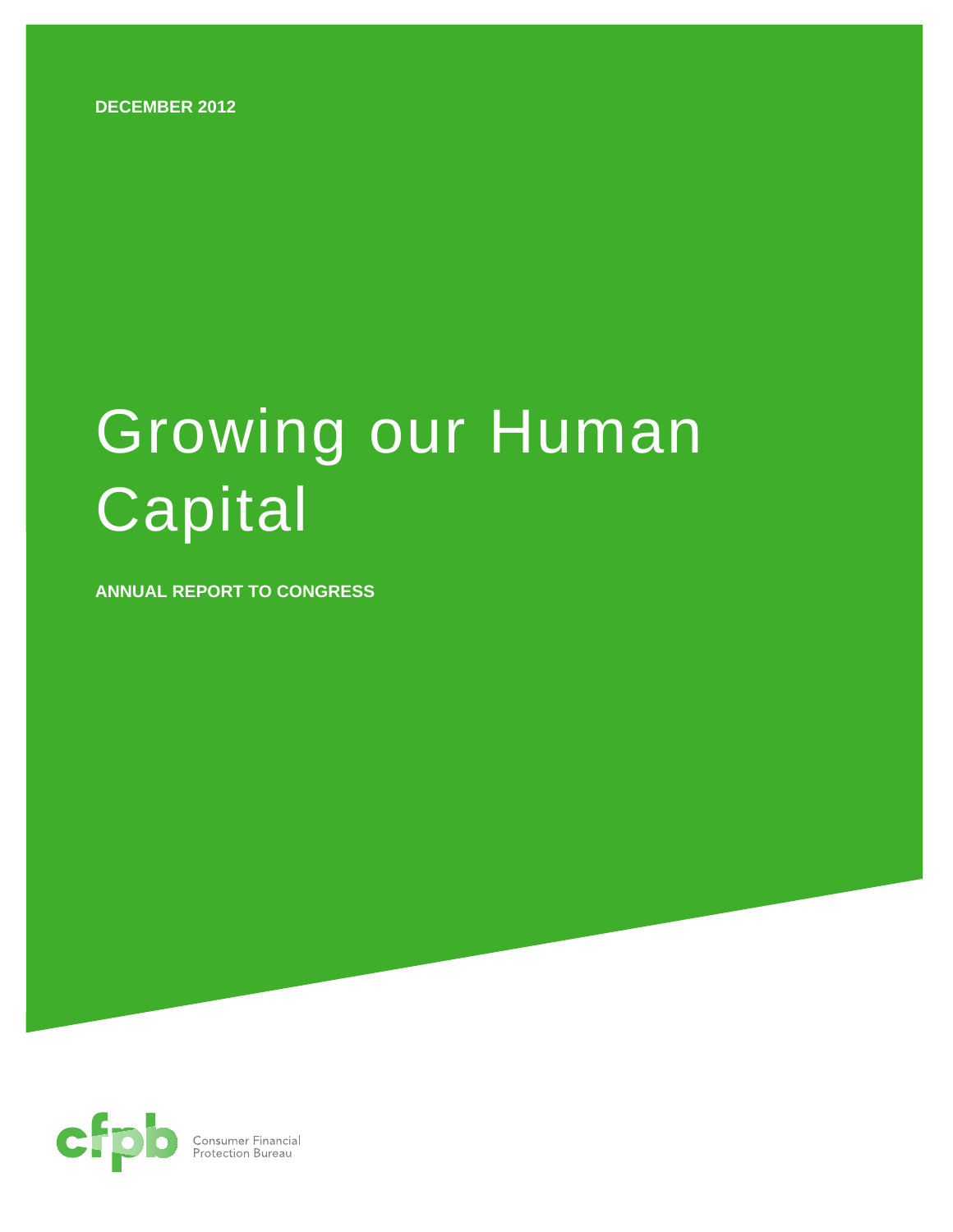## **Table of Contents**

| $\mathbf 1$ . |  |
|---------------|--|
|               |  |
|               |  |
|               |  |
|               |  |
|               |  |
|               |  |
|               |  |
|               |  |
|               |  |
|               |  |
|               |  |
|               |  |
|               |  |
|               |  |
|               |  |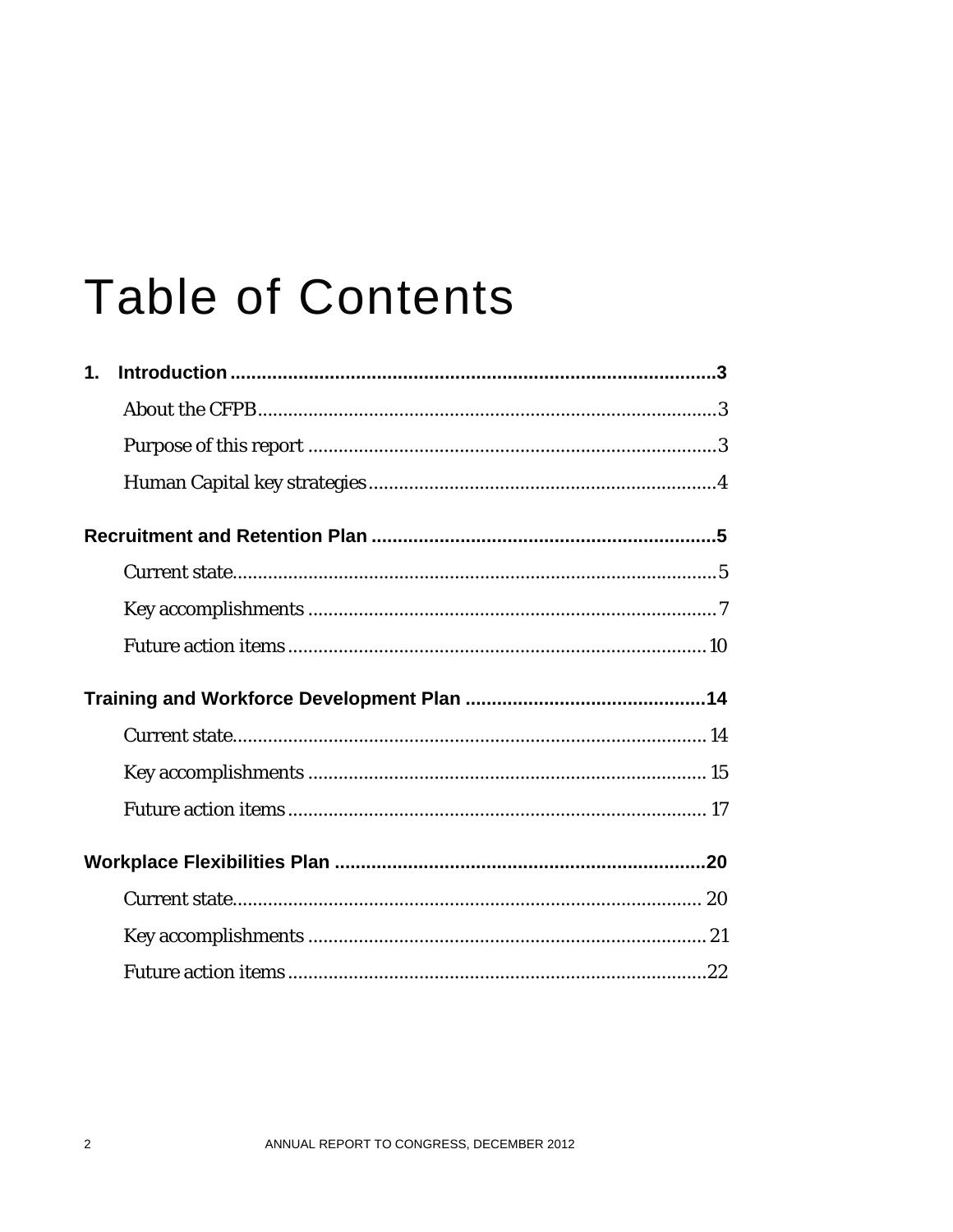## 1. Introduction

## About the CFPB

The Dodd-Frank Wall Street Reform and Consumer Protection Act (Dodd-Frank Act), signed into law on July 21, 2010 by President Obama, established the Consumer Financial Protection Bureau (CFPB or Bureau). To increase accountability for the supervision and enforcement of laws governing consumer financial products and services, the Dodd-Frank Act centralized at the CFPB consumer protection authorities located throughout the government. The CFPB is tasked with protecting consumers by making markets for consumer financial products and services work for American families. The CFPB began operation July 21, 2011 and received its full authorities upon the appointment of the Director, Richard Cordray, on January 4, 2012.

## Purpose of this report

Section 1067 of the Dodd-Frank Act requires the Bureau to submit an annual report to the Committee on Banking, Housing, and Urban Affairs of the Senate and the Committee on Financial Services of the House of Representatives that includes a Recruitment and Retention Plan, a Training and Workforce Development Plan, and a Workplace Flexibilities Plan.

On July 21, 2011, the CFPB provided Congress with the Bureau's first annual report titled "Developing our Human Capital." Since its submission, the CFPB has continued making progress in building the Bureau and developing the workforce needed to successfully accomplish the Bureau's mission.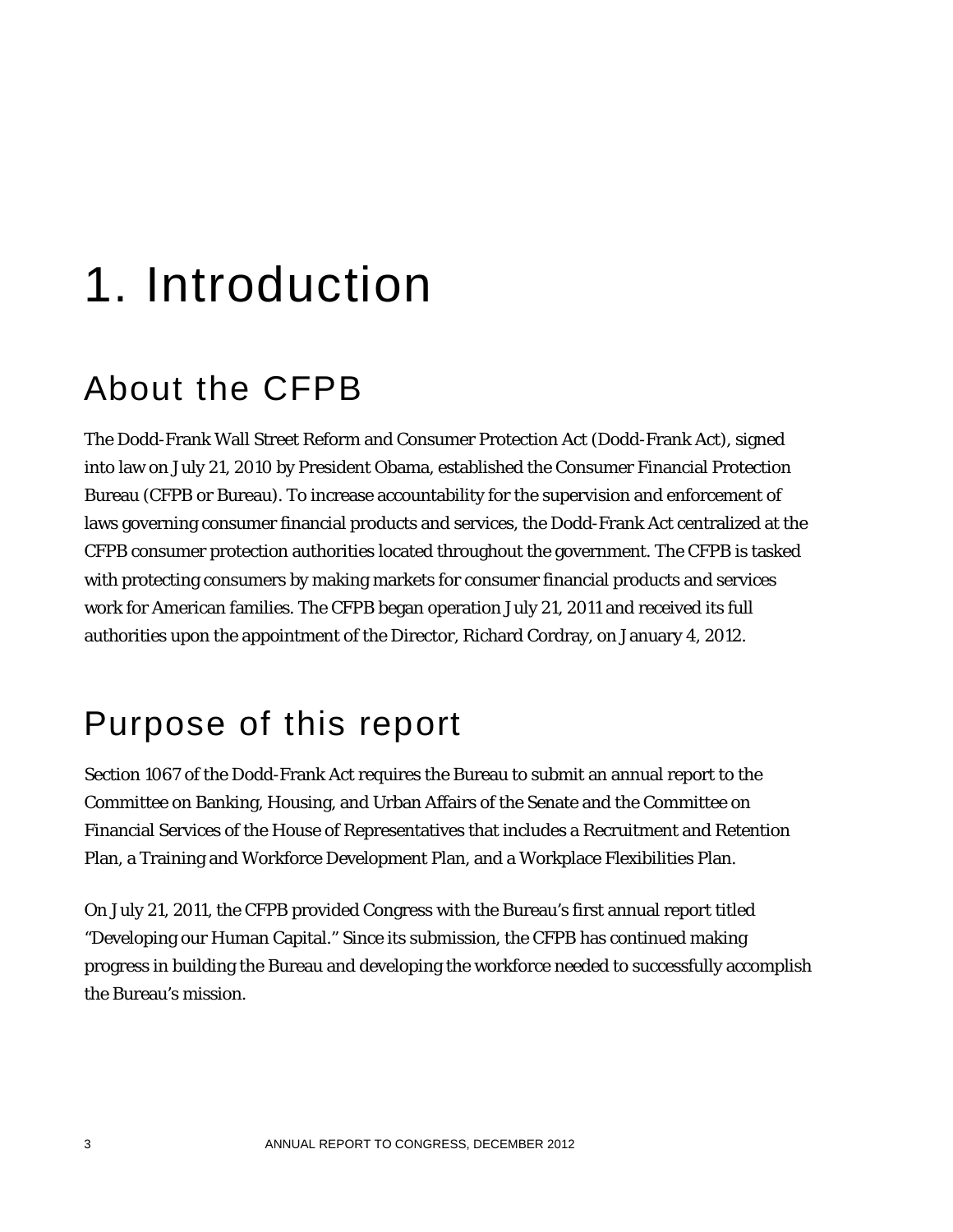With this document, we submit our second annual report as required by Section 1067 of the Dodd-Frank Act. In it we describe progress since July 21, 2011 and note the Bureau's strategies and planned activities within each of the following:

- 1. Recruitment and Retention Plan,
- 2. Training and Workforce Development Plan, and
- 3. Workforce Flexibilities Plan.

## Human Capital key strategies

The Office of Human Capital (OHC) has identified three key human capital strategies for the Bureau:

#### *Recruitment, Engagement, Compensation, and Benefits*

Recruit and retain a high-quality, diverse staff through effective workforce planning and talent acquisition methods, strong engagement, a comprehensive diversity and inclusion program, and a competitive compensation and benefits package.

#### *Learning, Development, and Performance Management*

Create and sustain a high-performing workforce through innovative workforce learning, development, and performance management programs.

#### *Human Capital Infrastructure*

Develop human capital infrastructure by creating human capital policies, improving human resource (HR) information systems, effectively allocating and prioritizing resources, and using mutual accountabilities (e.g., human capital staff, hiring managers, senior leadership, etc.) to achieve desired human capital outcomes.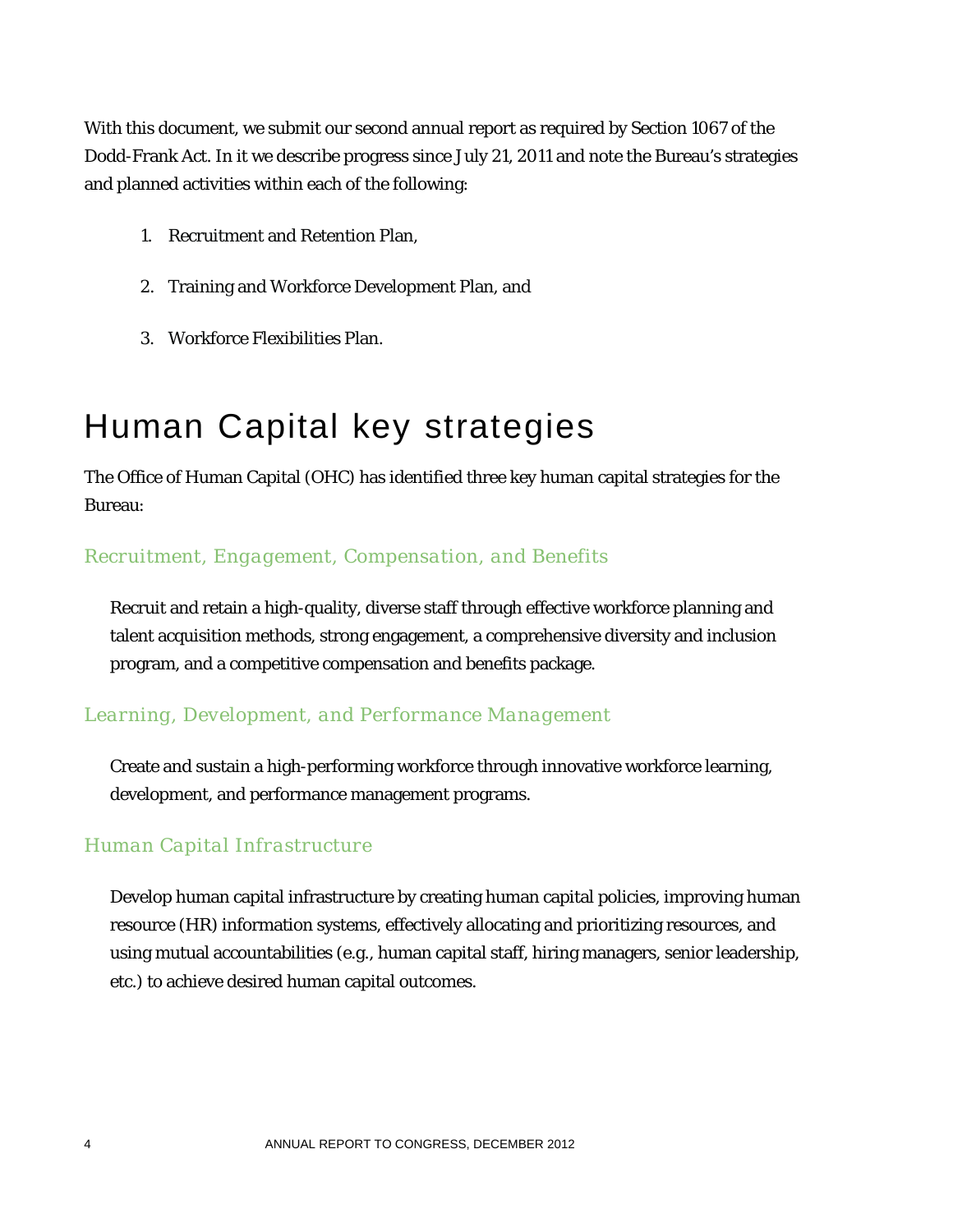## Recruitment and Retention Plan

Under the Dodd-Frank Act, the CFPB Recruitment and Retention Plan must address the specific activities aimed at ensuring the Bureau effectively recruits and retains a high quality and diverse workforce. Specifically, the Dodd-Frank Act requires that we describe our efforts in the following areas:

| Dodd-Frank Act,        | (i) The steps necessary to target highly qualified applicant pools with diverse backgrounds |
|------------------------|---------------------------------------------------------------------------------------------|
| <b>Section</b>         | (ii) Streamlined employment application processes                                           |
| $1067(b)(2)(C)$ :      | (iii) The provision of timely notification of the status of employment applications to      |
| <b>Recruitment and</b> | applicants                                                                                  |
| <b>Retention Plan</b>  | (iv) The collection of information to measure indicators of hiring effectiveness            |

## Current state

Over the past year, the CFPB continued to build its workforce by identifying and recruiting the best qualified people to meet immediate and long-term staffing needs.

As of November 3, 2012, the Bureau had 1,014 employees. The Bureau's growth since FY2011 is indicated in Figure 1.



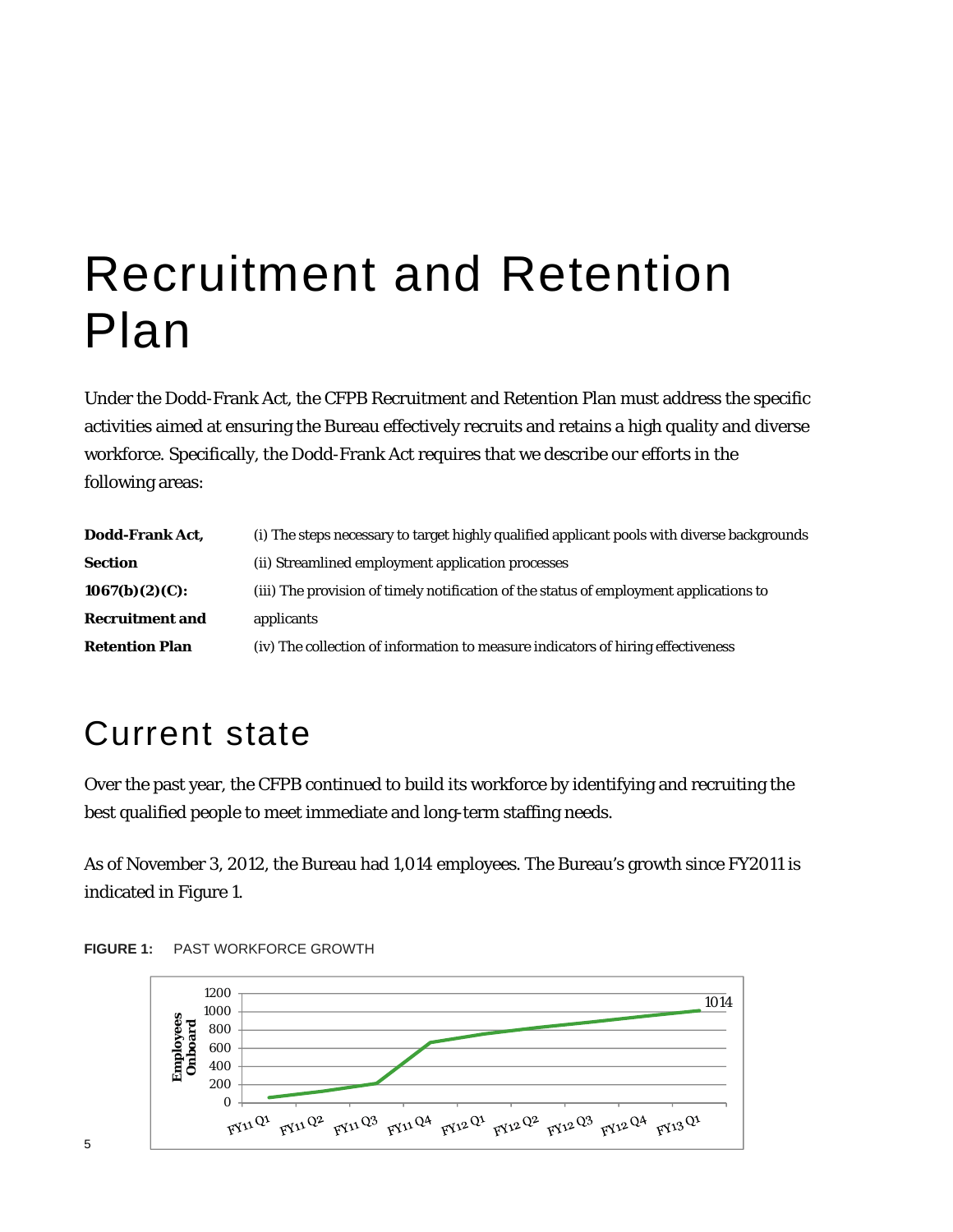The Bureau's workforce grew to 663 employees by the end of FY2011, including 232 transfer employees from other Federal agencies<sup>a</sup> as a result of functions transferred to the Bureau pursuant to the Dodd-Frank Act. In FY2012, the workforce grew by 307 employees to 970 total employees as of September 22, 2012. The CFPB workforce growth has been fueled by experienced staff from Financial Institutions Reform, Recovery, and Enforcement Act  $(FIRREA)^{b}$  agencies; other Federal, state, and local government agencies; and from the private sector. Figure 2 shows the sources of the Bureau's workforce after one year.

#### **FIGURE 2:** SOURCES OF THE BUREAU'S WORKFORCE



Beyond the diversity of the hires' professional experience, the Bureau's workforce represents diversity of gender, race, national origin, veteran's status, age, and targeted disabilities. Table 1 shows a current snapshot of the Bureau's diversity after one year.

 $\overline{a}$ 

a These agencies include the Office of the Comptroller of the Currency, the Office of Thrift Supervision, the Federal Deposit Insurance Corporation, the Federal Reserve System, and the Department of Housing and Urban Development.

<sup>b</sup> FIRREA agencies include the Federal Deposit Insurance Corporation, National Credit Union Administration, Farm Credit Administration, former Office of Thrift Supervision, Office of the Comptroller of the Currency, and Federal Housing Finance Agency.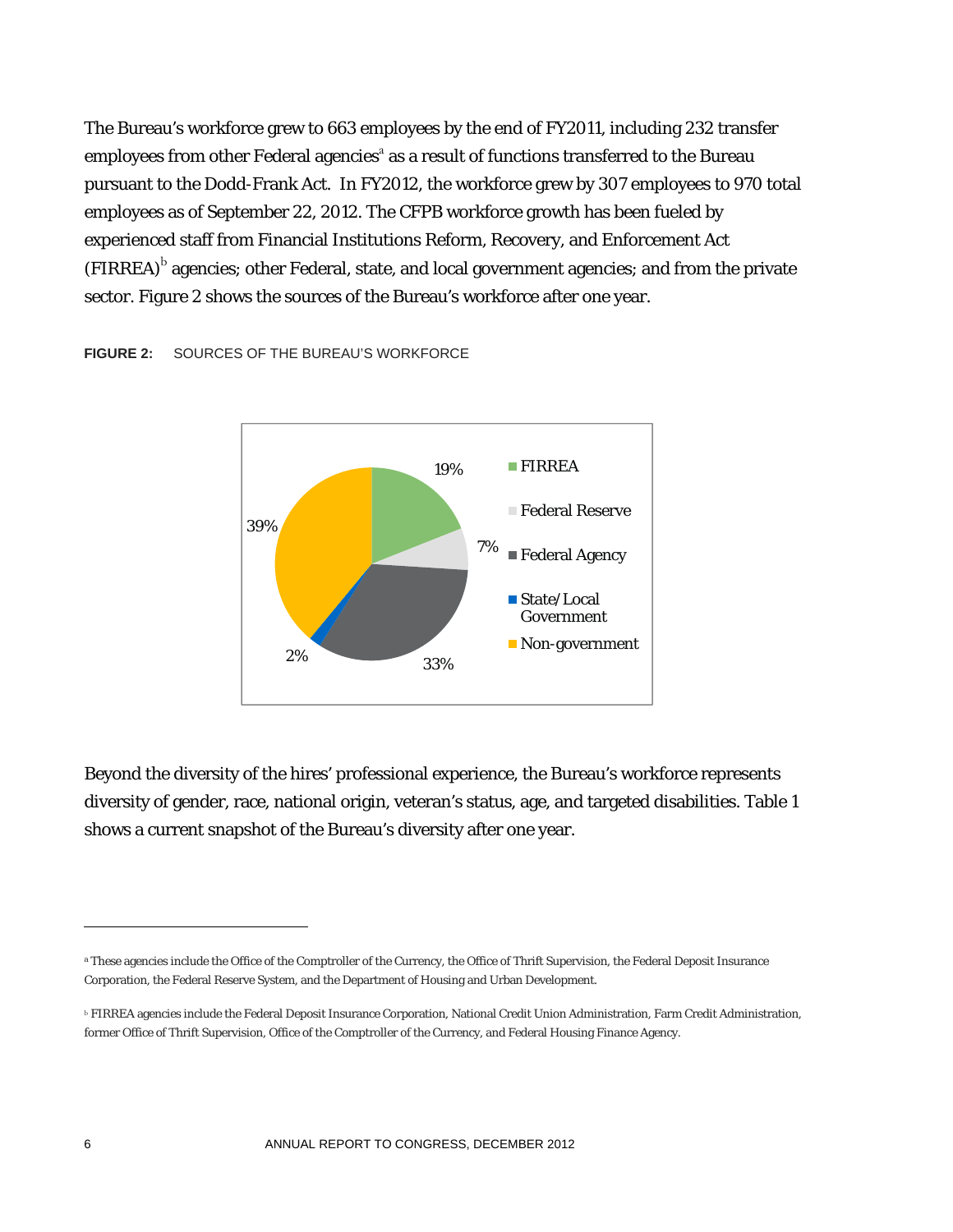The Bureau exceeds FIRREA comparisons with respect to gender (49% female at the CFPB vs. 44% female at other FIRREA agencies) and minority employees (34% of staff self-identify as a minority at the CFPB vs. 29% of FIRREA employees) $\text{c}$ .

|               |              | <b>DIVERSITY</b>        |                      |                      |                    |       |                                 |
|---------------|--------------|-------------------------|----------------------|----------------------|--------------------|-------|---------------------------------|
|               | On-<br>board | $\frac{9}{6}$<br>Female | %<br><b>Minority</b> | %<br><b>Veterans</b> | <b>Under</b><br>40 | $40+$ | <b>Targeted</b><br>Disabilities |
| <b>BUREAU</b> | 1014         | 49%                     | 34%                  | 12%                  | 51%                | 49%   | 1%                              |

**TABLE 1:** DEMOGRAPHIC SNAPSHOT OF THE CFPB WORKFORCE AS OF NOVEMBER 3, 2012

## Key accomplishments

Over the past year, the CFPB enhanced its recruitment and hiring processes to meet the needs of the growing organization. The Bureau designed a robust workforce planning process, innovative recruitment strategies, and improvements to the hiring process including the development of tailored candidate assessment tools. Concurrently, the CFPB provides compensation and benefits policies, programs, and practices that allow the Bureau to attract and retain a high quality workforce.

#### *Workforce planning*

The CFPB created and implemented a comprehensive workforce planning process to improve planning and staffing of Bureau positions. This process aligns with the annual budget process and identifies workforce requirements to allow for proactive planning tied to mission-driven hiring needs. The workforce planning team conducted a structured organizational design

<u>.</u>

c Comparison data as of September 2012(FIRREA) and November 3, 2012 (CFPB); includes FIRREA Agencies listed previously with the exception of the Office of Thrift Supervision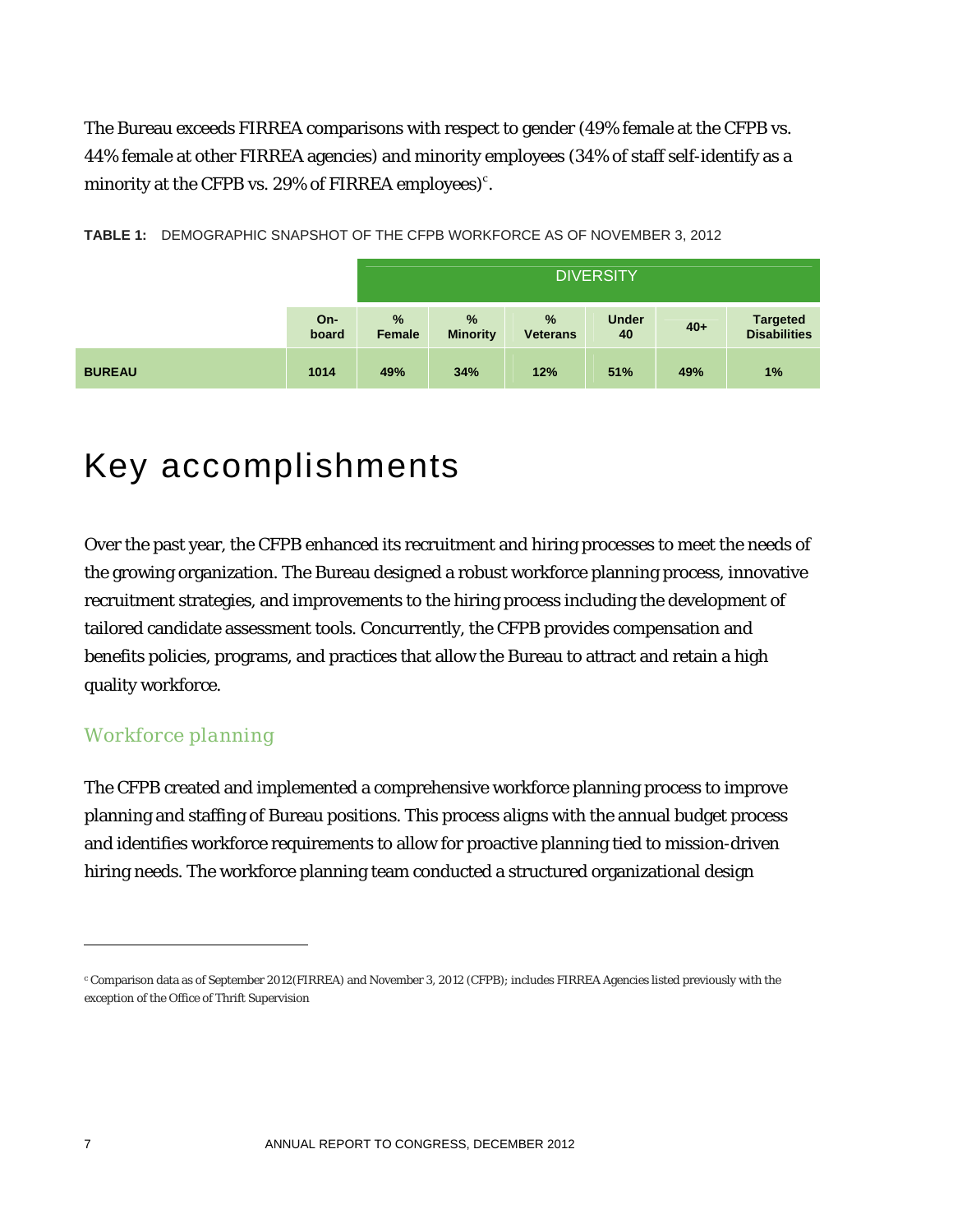analysis of each Division and then collaborated with representatives from the Divisions to develop, review, finalize, and implement organizational designs according to organizational design criteria. These organizational designs provided the Bureau with detailed information on the positions to be filled through FY2014. In addition, a position management process was established to facilitate requests by Divisions for additional hires or changes to the organizational charts. This prioritization of positions ensures a consistent approach to recruitment, focuses Bureau resources on critical hires, and provides oversight of any organization change efforts.

#### *Recruitment*

Evaluation of web analytics data shows a dramatic increase in candidate interest in job opportunities at the CFPB. This is due largely to the enhanced recruitment strategy implemented over the past year. This strategy involves external outreach which includes attending professional conferences and holding large-scale recruitment events for high-volume positions. The Talent Acquisition Team also leverages the power of social media and the web to reach diverse talent pools with the competencies to meet the Bureau's needs. Additionally, the CFPB hosted 13 information sessions for college and university students to promote the CFPB's suite of high potential development programs and participated in an additional 40 college recruiting events and 11 diversity events including career fairs and information sessions hosted by affinity groups (e.g., Historically Black Colleges and Universities, Hispanic-Serving Institutions, and Asian American organizations).

Involving the Bureau's diverse set of current employees and leaders is also at the core of the Bureau's recruitment strategy. The CFPB has cultivated a recruitment culture to supplement its formal recruiting efforts (e.g., USAJobs and Bureau website posting of job announcements). This culture has resulted in a vibrant employee referral network featuring over 200 staff selfdesignated as recruiters and more than half of all staff following the CFPB on LinkedIn. This network shares and promotes key job opportunities across their professional and academic networks.

Specific recruitment programs include:

 A broad and creative recruiting initiative that incorporated social media, event recruiting, and other tools to promote the CFPB's Design + Technology Fellows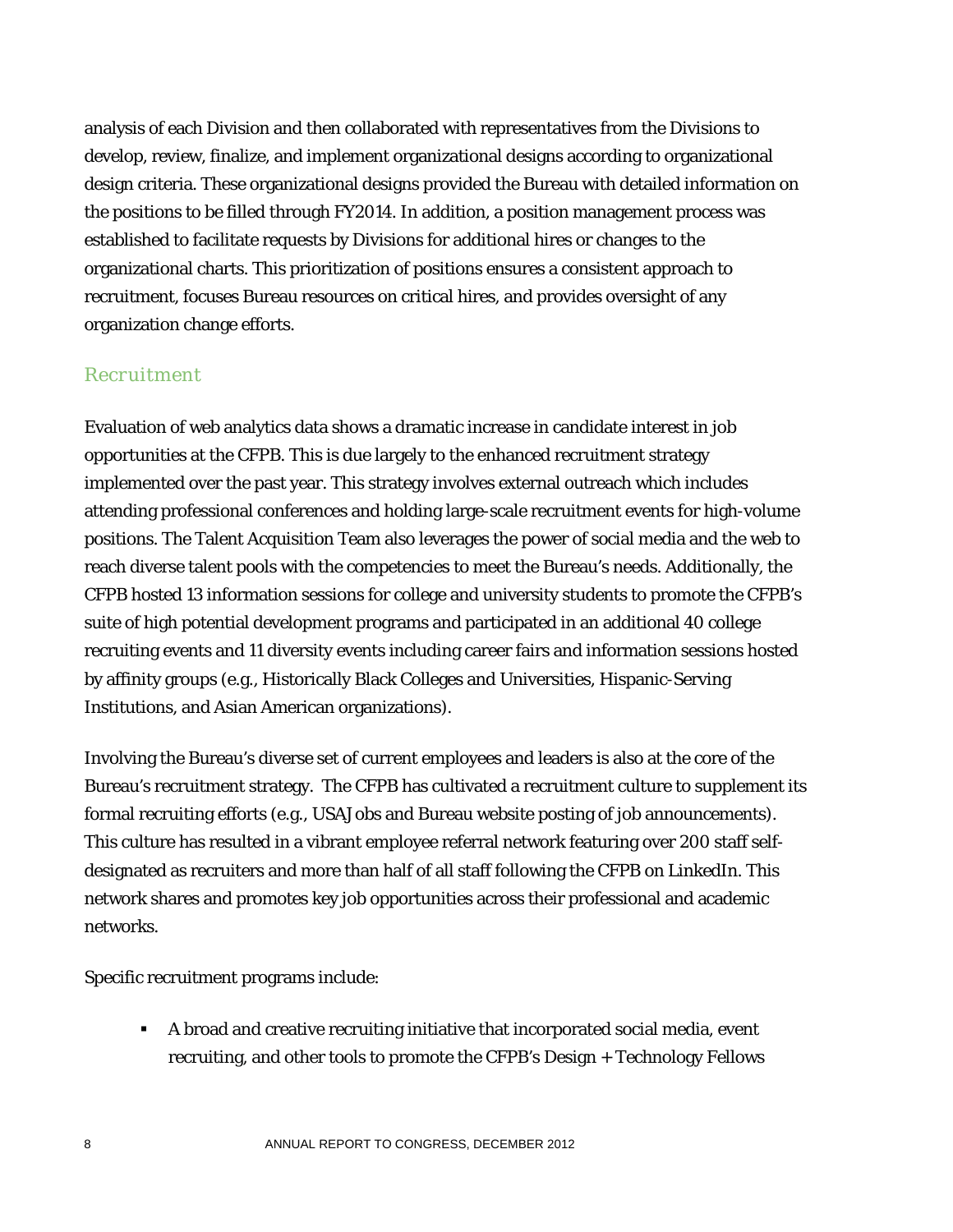program. The program sought to recruit outstanding web and graphic designers and developers to bolster the Bureau's Technology & Innovation Team;

- **IMPLE 1.5 Implementation of the Office of Personnel Management's new Pathways hiring** program to attract students and recent graduates to the Federal government and the CFPB. Pathways includes Internship, Presidential Management Fellow, and Recent Graduate Programs; and
- A recruitment campaign for Examiner positions, which included large-scale, eventbased recruitment. For example, the CFPB hosted two industry discussions to introduce risk and compliance professionals to the work of our Supervision team and invite them to apply for the CFPB's Examiner positions.

#### *Hiring process*

The CFPB's hiring process progressed from focusing on immediate, high-impact hiring needs to an integrated, long-term hiring strategy, based on workforce-planning best practices. The CFPB's Office of Human Capital, Technology & Innovation Team, and shared service providers worked together to enhance the application process so that it is clear and applicants receive timely updates regarding the status of their application. In addition, OHC created tailored assessment methods (e.g., structured interviews, work sample reviews) to support selections for specific positions. These candidate assessment strategies enhanced the pool of highly qualified candidates, enabled hiring managers to make objective, data-driven employee selection decisions, and built a workforce that demonstrates the key competencies for success. Enhanced assessment strategies were used to select and hire positions such as: Design + Technology Fellows, management and executive positions, Supervision Examiners, Consumer Response Specialists (Investigations), and Economists.

#### *Retention*

The CFPB's retention strategy includes an employee engagement program, which connects Headquarters and the Bureau's distributed workforce to support a shared workforce commitment to the CFPB's mission and values. The Bureau recognizes that a truly diverse, inclusive, and engaged workforce is vital to our protection of American consumers and living our core values of Serve, Lead, and Innovate. The Employee Engagement Team administered the CFPB's inaugural OPM-directed Annual Employee Survey to solicit input from employees on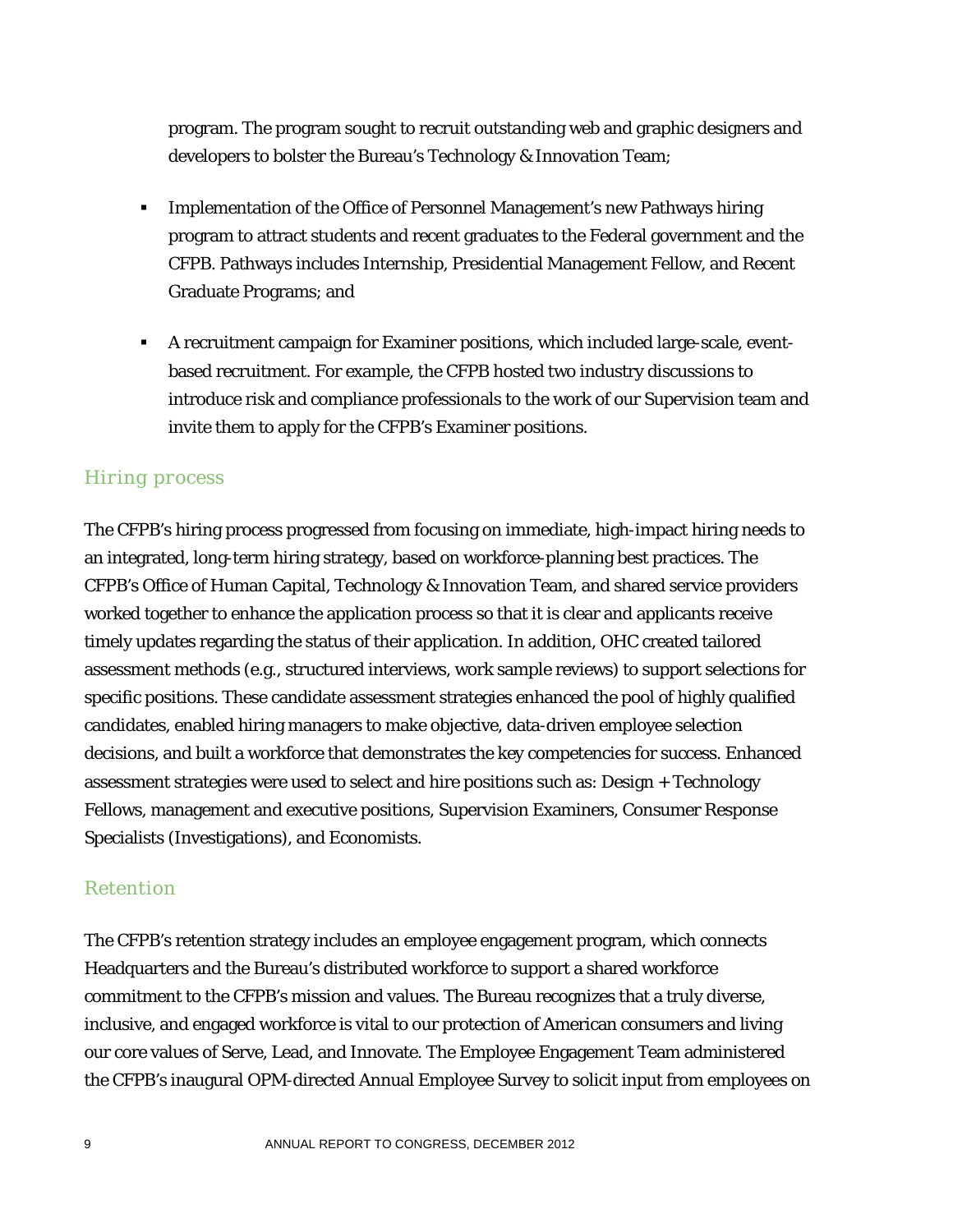their experience at the CFPB. In response to the results of the survey, the Bureau has moved forward with some initial action plans and strategies to address survey findings while determining what long-term strategies are needed to better support the workforce. Additionally, the CFPB's Office of Minority and Women Inclusion (OMWI) is planning strategies to educate the workforce, maximize retention of a diverse, inclusive, and qualified workforce, and provide technical assistance to leadership.

The Bureau's retention strategy also includes constructing a market-based competitive compensation and benefits package that supports the Bureau's strategy to build a highly skilled, flexible, and high-performing workforce. The Bureau accomplished this through the implementation of comprehensive benefits and work-life flexibility programs and the development and enhancement of the Bureau's compensation policies. In addition, the CFPB collaborated with The Federal Reserve Board and FIRREA peers to ensure that the CFPB's policies and practices were comparable.

### Future action items<sup>d</sup>

The CFPB will continue to develop, enhance, and implement workforce planning, recruitment, selection, and engagement strategies to ensure that the Bureau is effectively identifying, selecting, and retaining a highly-qualified and diverse workforce. Similarly, the CFPB will refine its compensation and benefits packages and related policies and practices as needed in order to not only attract the best candidates from both the public and private sectors but to also motivate and sustain the existing workforce. Specific efforts in recruitment and retention include the italicized items below and the corresponding activities under each item.

 $\overline{a}$ 

d Timeframes for completion of future action items vary.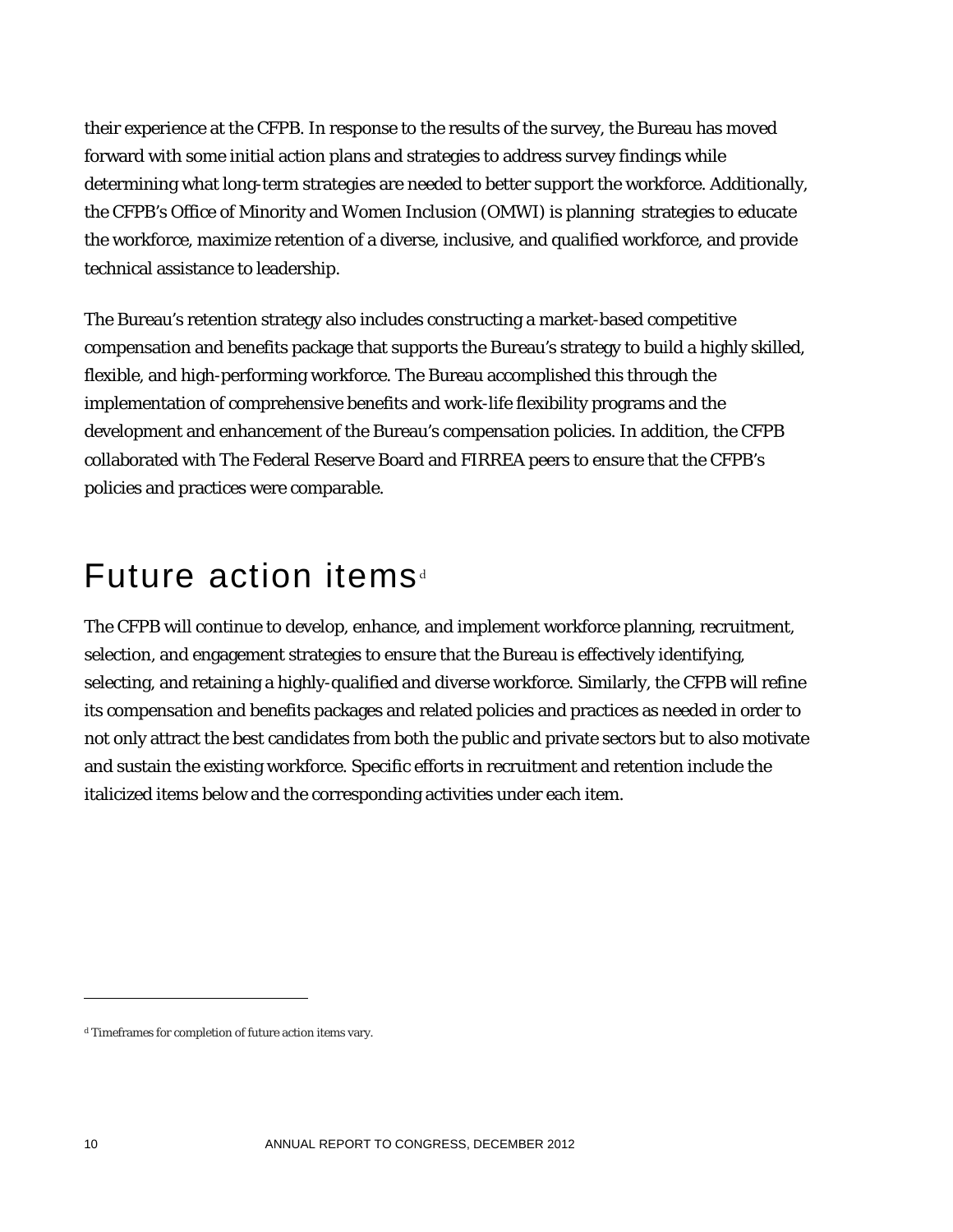*Conduct annual workforce planning processes, integrated with the annual budget process, to identify workforce gaps and proactively plan for mission-driven hiring needs* 

- Complete implementation of a new position management and position approval process based on completion of Bureau-wide organization charts; and
- Use a newly designed position management tracking tool to analyze trends in fill and vacancy rates, position characteristics, and position distribution across the Bureau.

*Design and launch strategic and innovative outreach practices and programs that maximize the ability to recruit from a broad spectrum of diverse potential applicants, including those from a variety of geographic regions, academic sources, professional disciplines, veterans, socioeconomic groups, and legally protected classes (e.g., women, minorities, persons with disabilities, and people over 40)* 

- Continue to develop targeted communications highlighting the best aspects of a career at the Bureau;
- Continue to collaborate with stakeholders across the Bureau to enhance recruiting and outreach to diverse populations, professional organizations, affinity groups, and educational institutions;
- Enhance the CFPB's suite of social media tools to reach broad audiences for recruiting;
- Continue to improve the CFPB candidate experience by better communicating opportunities, position requirements, information about how to apply, and application status; and
- Refine the Bureau's talent pipeline by recruiting high-potential, diverse summer interns as a key source for entry-level professional development programs, thereby creating a continuous cycle of talent.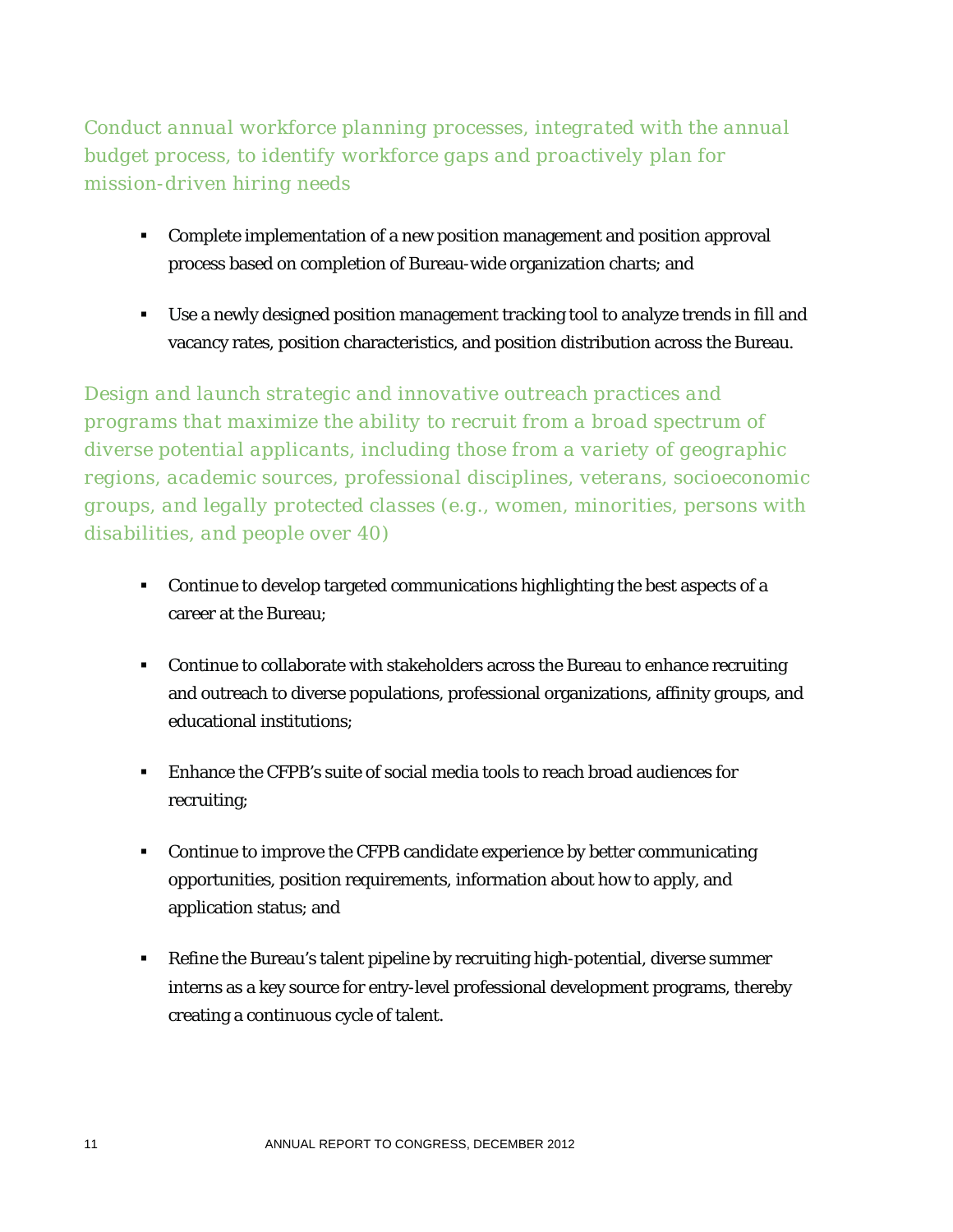*Streamline and enhance employment application processes while notifying applicants of the status of employment applications through the best means possible* 

- Enhance the use of the CFPB's jobs page to describe the Federal application and hiring process for applicants wishing to enter the Federal system; and
- **Expand candidate notification processes where warranted and feasible.**

#### *Identify and hire the best candidates through innovative and tailored assessment and selection strategies and processes*

- Continue to identify candidate assessment opportunities and develop enhanced assessment strategies;
- Evaluate effectiveness of previously established assessment approaches and refine as necessary; and
- Evaluate impact of enhanced assessment process (e.g., time-to-fill, decision quality, and applicant experience), which includes administering a quality-of-hire survey to hiring managers to solicit input on the hiring process and initiate improvements.

#### *Provide compensation and benefits policies, programs, and practices that allow the Bureau to attract, retain, and sustain high-quality employees*

- Continue to benchmark existing programs to peer agencies as outlined in the Dodd-Frank Act; and
- Evaluate current compensation and benefits programs and policies and revise as necessary.

#### *Assess the Bureau's organizational culture and implement diversity and inclusion strategies*

 Assess our workforce and organizational culture through enhanced recruitment, hiring, relationship building, and outreach; and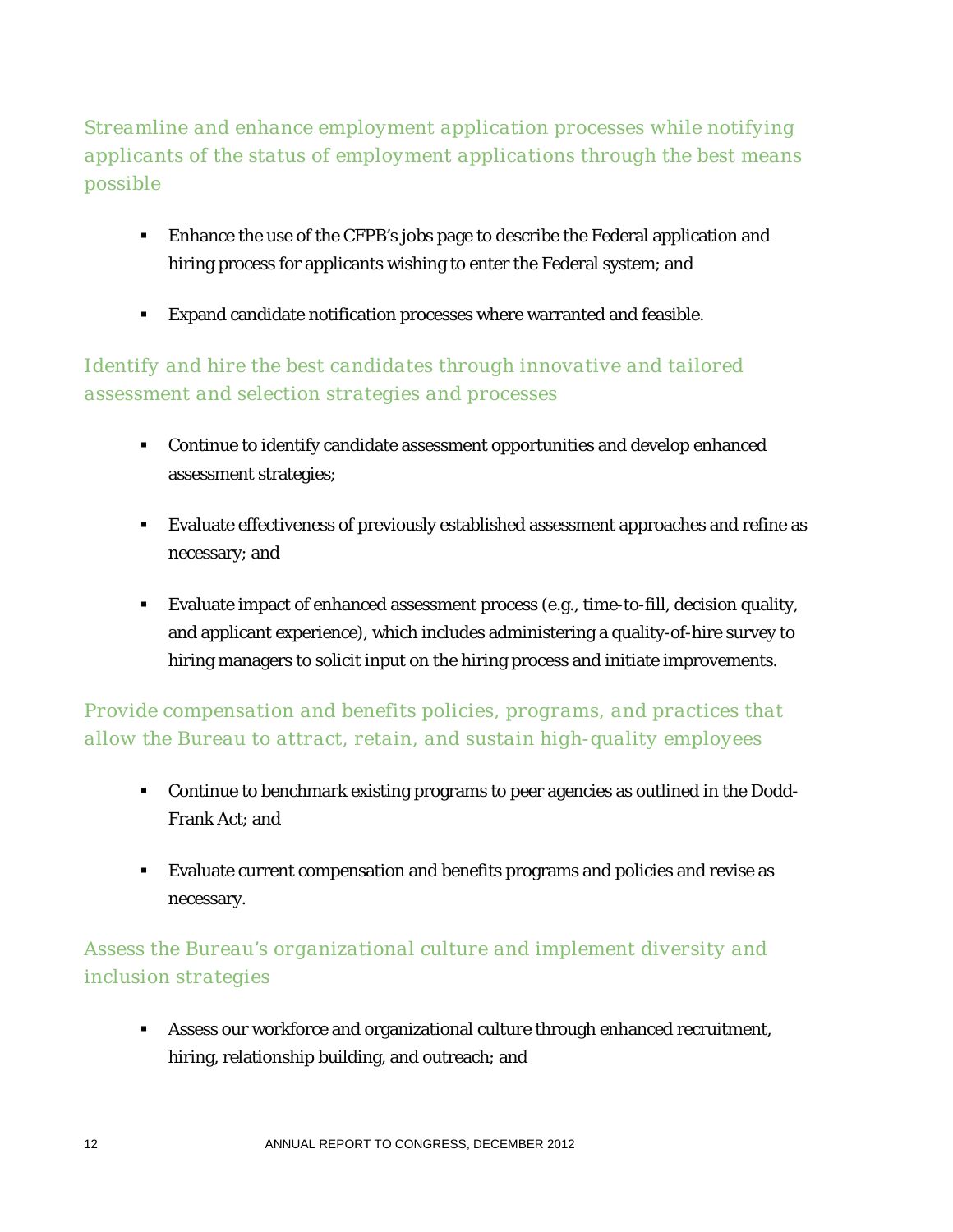Educate the workforce and provide technical assistance to leadership to maximize retention of a diverse, inclusive, and qualified workforce.

*Create a data-driven engagement program that aligns with and promotes the CFPB's mission, vision, values, and strategy and supports the CFPB workforce through mutual accountabilities (e.g., human capital staff, hiring managers, senior leadership, etc.)* 

- Continue to conduct the annual employee, new hire , and exit surveys for Bureau employees and analyze, distribute, and act on survey results;
- Further refine and develop a targeted and robust engagement strategy (e.g., conduct a gap analysis and incorporate industry best practices);
- Develop and implement a communication strategy including a targeted strategy for the distributed workforce; and
- **Partner with leadership throughout the CFPB to promote alignment and integration** of both the engagement and communication strategy.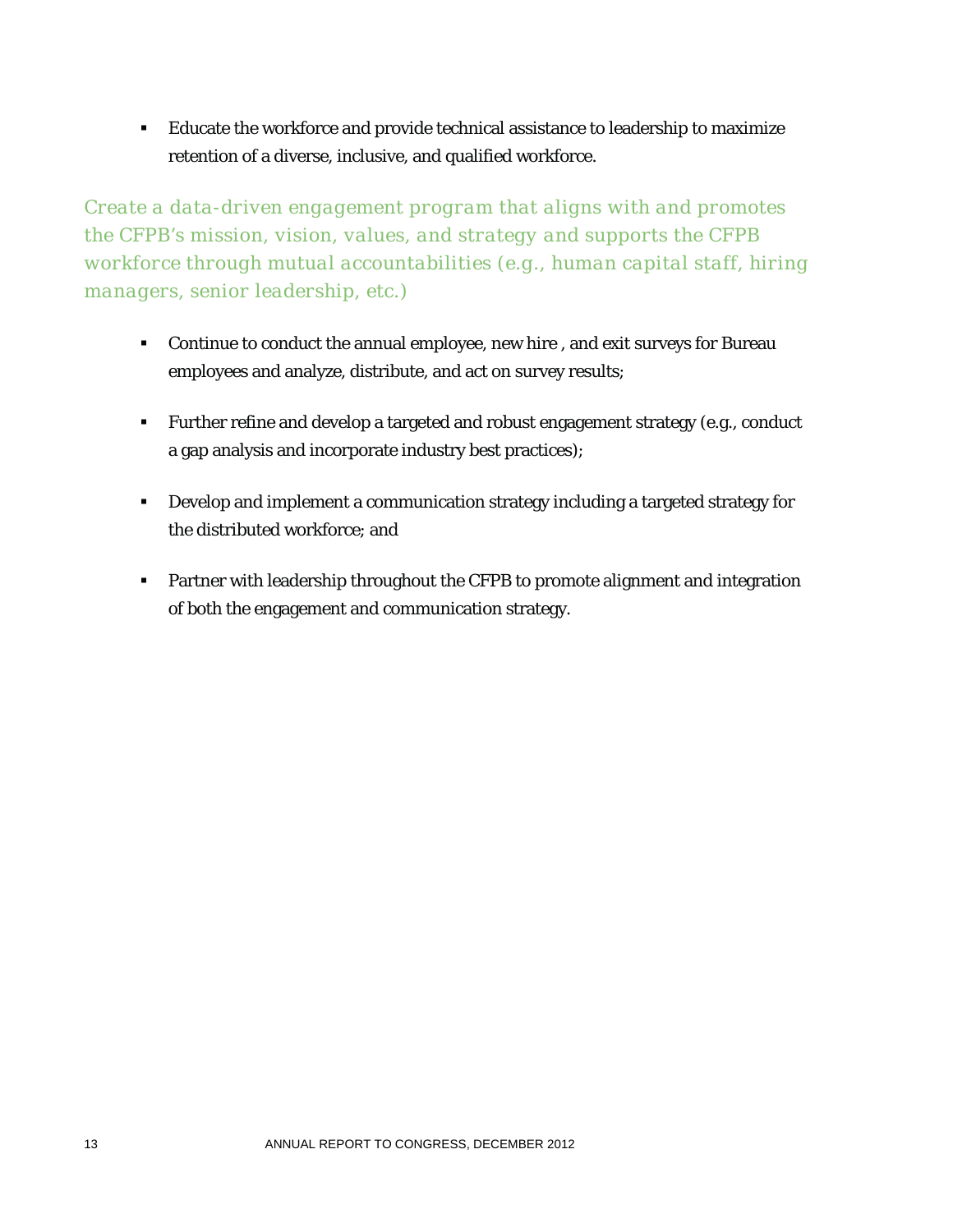## Training and Workforce Development Plan

Under the Dodd-Frank Act, the Training and Workforce Development Plan must address the identification of skills and expertise necessary for an effective workforce and the development of a learning strategy to address those needs for all employees, including leadership. Specifically, the Dodd-Frank Act requires that we describe our efforts in the following areas:

| Dodd-Frank Act, Section | (i) Identification of skill and technical expertise needs and actions taken to meet |
|-------------------------|-------------------------------------------------------------------------------------|
| 1067(b)(2)(A): Training | those requirements                                                                  |
| and Workforce           | (ii) Steps taken to foster innovation and creativity                                |
| <b>Development Plan</b> | (iii) Leadership development and succession planning                                |
|                         |                                                                                     |

(iv) Effective use of technology by employees

## Current state

Training and workforce development has, to date, focused on programs such as employee orientation, immersion into the CFPB's culture, and an Excellence through Communication and Collaboration program. Concurrently, the CFPB's learning and development programs have evolved over the past year in an effort to sustain the workforce and support the needs of the growing Bureau.

To meet the requirements of the Dodd-Frank Act, the CFPB cultivates a learning environment in which employees have a continuous, enhanced opportunity to develop through learning processes that are analyzed, monitored, developed, and aligned with goals and objectives. The CFPB accomplishes this by identifying and developing the technical skills and expertise of the workforce and fostering strong leadership, which ensures long-term excellence in management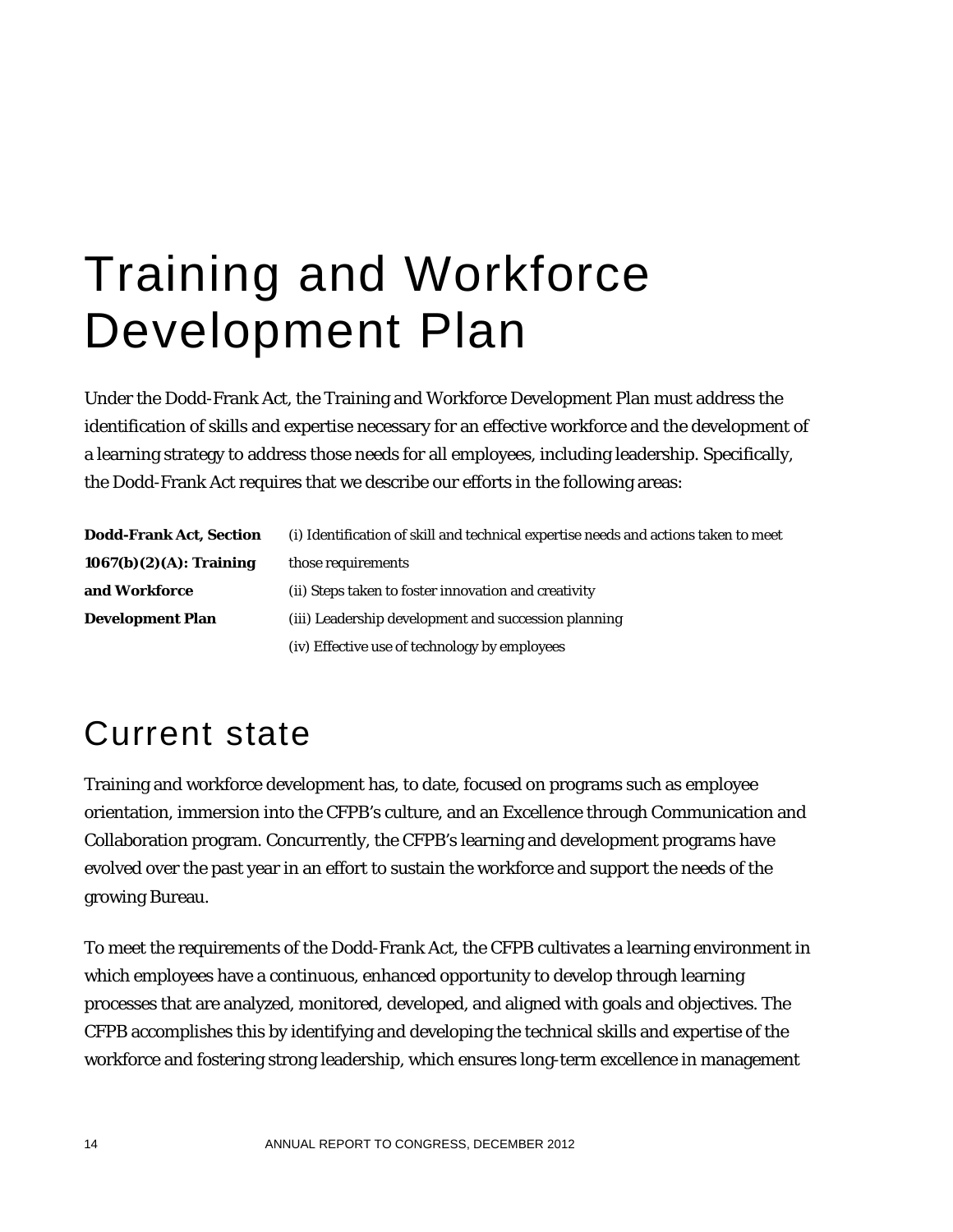across the Bureau. The CFPB plans to move beyond its initial just-in-time training interventions towards broader curricula focused on organizational problem solving, innovation, and leadership development.

Furthermore, the CFPB is committed to supporting and developing a high-performing workforce through its merit-based performance management program driven by the values of service, leadership, and innovation and supported by ongoing feedback and development.

## Key accomplishments

As the CFPB's workforce increased in number, the Bureau prioritized the creation of a comprehensive training and workforce development program to ensure that our workforce continued to grow in terms of job-related knowledge, skills, and abilities. Over the last year, the CFPB accomplished this by identifying the skills and expertise needed for positions across the Bureau, developing learning programs for employees and leaders, and managing employee performance through a performance management program.

The CFPB conducted a training needs assessment and identified technical and non-technical training needs, priorities, and recommendations. The outcome of this assessment supports strategic imperatives through the implementation of a training and workforce development program. The Talent Management Team created an individual development plan template and guidance as well as a career development workshop that all employees can use to focus on their individual growth. A job task and competency analysis was initiated for examiner positions to support development of specialized competency-based learning programs and the examiner commissioning program.

Over the past year, the CFPB instituted the following training and workforce development initiatives:

- **Supervisory Exam System Training for Examiners;**
- Examiner On-the-Job Training (OJT) Module Program;
- Fair Lending Course for Examiners;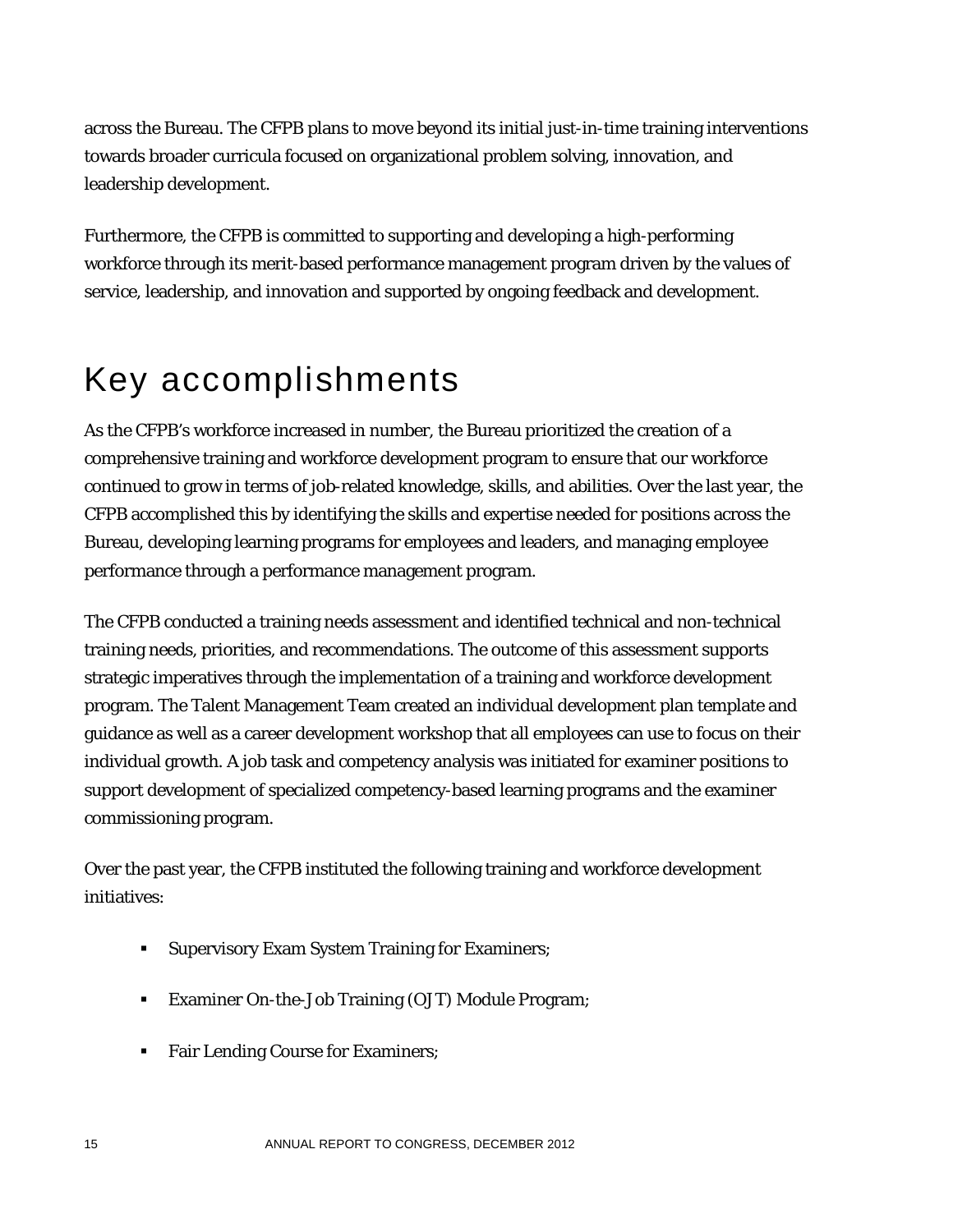- "Just-in-Time" Live Meeting training sessions for Examiners on regulatory requirements and examination procedures, including, but not limited to discussions on Fair Lending Mortgage Servicing, Credit Card Add-On Products, Payday Lending and Deposits, and the SAFE Act;
- **Financial Modeling and Analysis Workshops;**
- A coaching and facilitation program for senior management at the CFPB;
- An Executive Career Ladder Development Agreement and process for building executive competencies;
- A "Leading Through Growth" Workshop for Supervisors;
- Tailored developmental programs for special employee populations at the CFPB, including the Director's Financial Analyst and the Design + Technology Fellow programs; and
- Two learning policies which enable employees to access non-academic external training and education programs as well as professional certification, licenses, and membership.

The Bureau offers innovative and creative approaches to informal learning, as well as encourages employees to utilize technology for their learning and development needs. Highlights include:

- A speaker series to inform employees on new products, trends, and market issues hosted by the Research, Markets and Regulations Division;
- A "Lunch and Learn" Speaker Series, featuring content ranging from the CFPB functional office overviews, to financial product and regulation reviews, to work-life balance issues;
- A Learning Management System to track and report on compliance with orientation attendance, mandatory training completion, other online course completion, classroom training workshops, and on-the-job training events;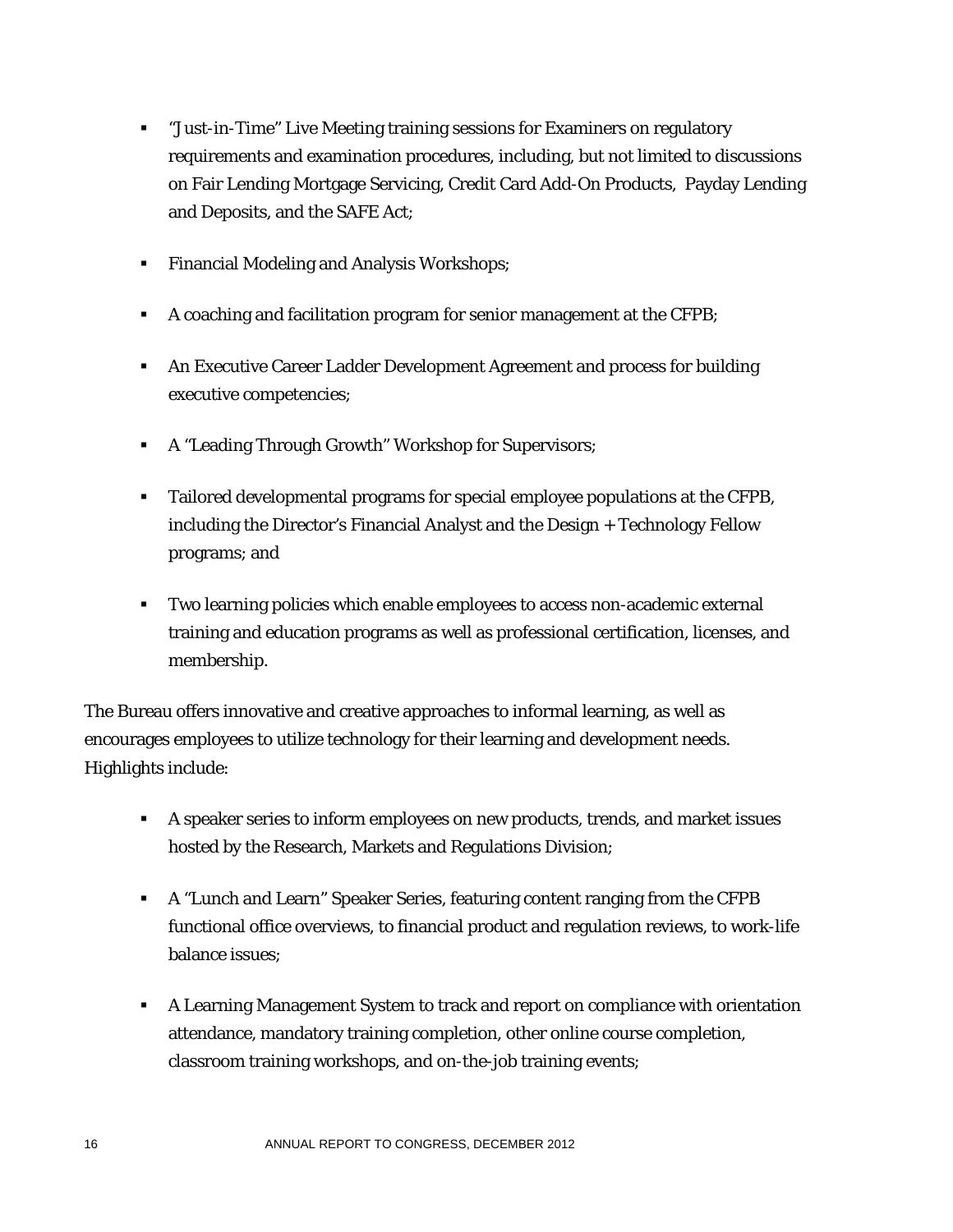- A catalog of online courses targeted to address the CFPB core competencies and basic supervisory skills; and
- A variety of examination tools, including a full catalog of computer-based training modules on consumer compliance laws and regulations and general banking topics, a series of job aids that summarize important regulatory requirements, and access to a Regulatory Compliance Manual, which provides helpful commentary and explanation of consumer compliance regulatory requirements.

In addition to learning programs, the CFPB focused on defining effective performance measures and managing employee performance in our inaugural performance cycle. The Bureau implemented a merit-based performance management program in FY2012 based on the principle of ongoing feedback and development. This included designing and implementing a mid-year 360° developmental feedback process, year-end self-assessments, and a multi-source narrative feedback gathering process at year-end. The CFPB's management team piloted the 360° development feedback and the multi-source narrative feedback processes in FY2012; this process is currently under review for implementation across the entire workforce.

The performance management program also included the creation of standard performance objectives for mission-critical jobs, implementing an automated performance management tool, conducting extensive performance management training, and facilitating calibration workshops to ensure consistent application of the program. Continuous evaluation and improvement of this program is essential to the development of the CFPB workforce.

### Future action items

The CFPB strives to be a  $21<sup>st</sup>$  century learning organization, which prioritizes the development of an organizational culture and values that support learning and result in an agile organization able to meet changing mission requirements. The CFPB will continue efforts to provide employees with continuous, enhanced opportunities to learn, develop, and share knowledge to ensure that they have the technical competence to effectively regulate the complex consumer financial marketplace.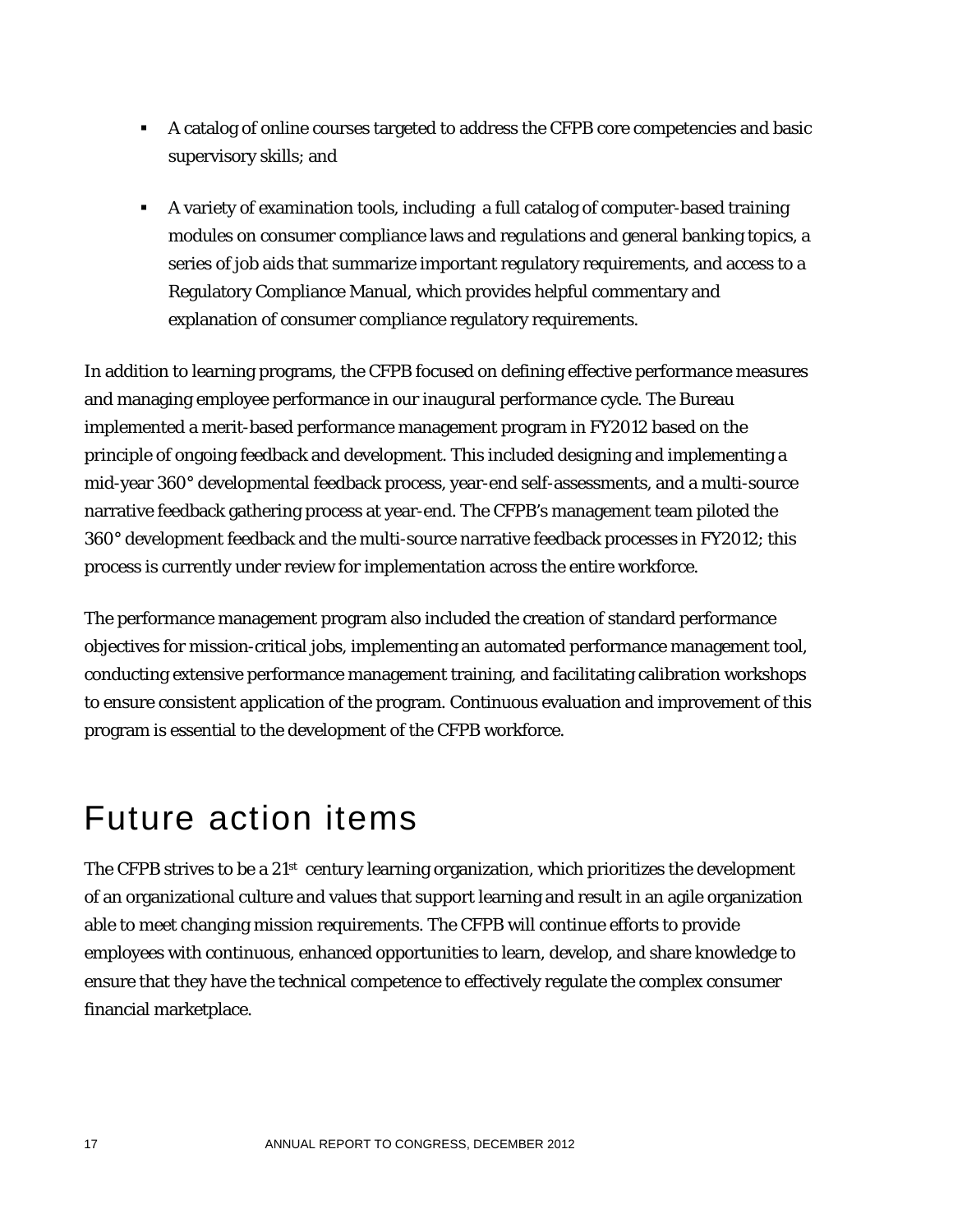Learning and development strategies are building upon initial programs to explore and refine human capital metrics, explore competency and skill gaps based on performance management and other evolving data sources, and respond to those gaps with new learning programs, organizational development programs, and leadership strategies. Specific efforts in training and workforce development include the italicized items below and the corresponding activities under each item.

#### *Identify mission-critical occupations and develop competency models to support recruiting, learning, and performance management*

- Review and revise core competency model;
- Develop competency model for mission-critical positions;
- **Begin to integrate competency model into processes such as candidate assessment,** employee development, and performance management; and
- Begin to develop strategy to measure and close competency gaps in mission-critical occupations.

#### *Establish career maps that leverage competency models to aid in individual development planning and learning program design*

- Continue to implement individual development planning process;
- **Begin to create career maps and leverage career maps in curriculum design;**
- **EXECT** Leverage capabilities in learning management system as necessary (e.g., career maps and training programs); and
- Develop learning strategy for mission-critical jobs including competency-based learning and development programs.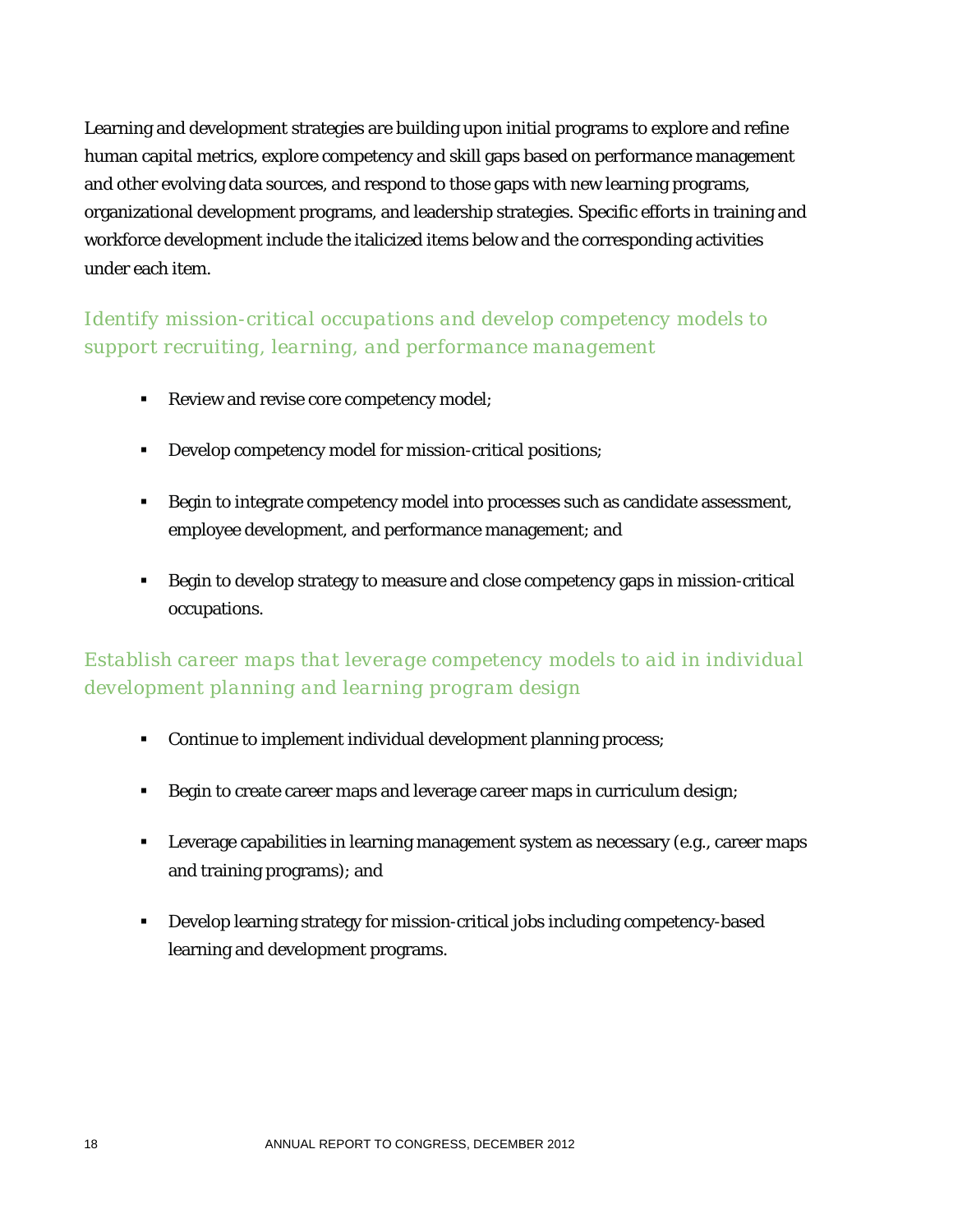*Develop and implement comprehensive and innovative managerial training for incumbent and new managers, as well as executive development programs* 

- **IDENTIFY IDENTIFY** 1 Identify additional needs for managerial and executive training;
- Develop managerial and executive training strategy;
- **EXECUTE:** Leverage coaching program; and
- **IDENTIFY 1998 1** Identify need for developing and utilizing succession planning strategies.

#### *Continually assess, monitor, and improve upon the performance management program and system*

- Refine and improve upon performance management program and system implemented in FY2012; and
- **Provide continuous guidance and training to the workforce on the performance** management program and system.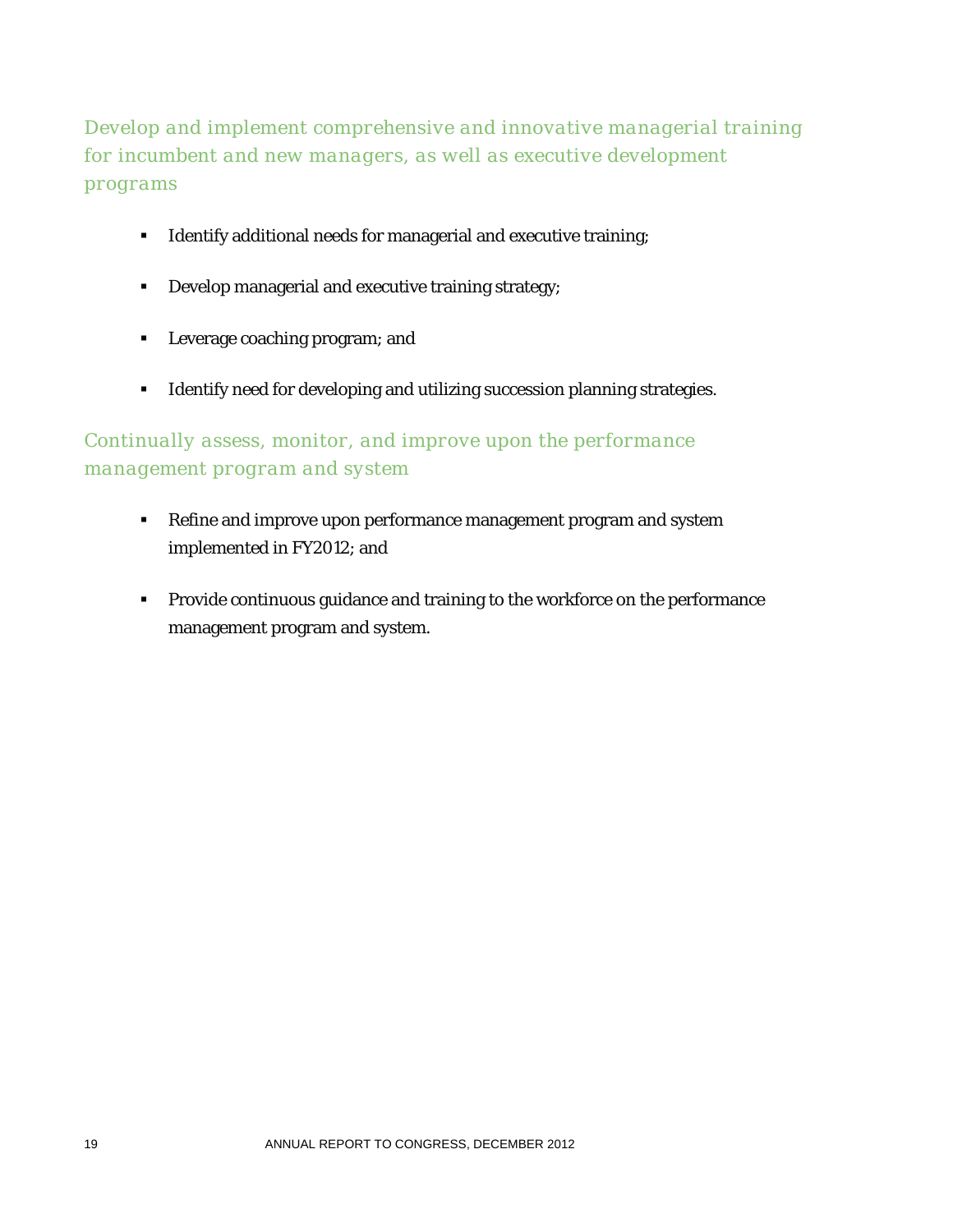## Workplace Flexibilities Plan

Under the Dodd-Frank Act, the Workplace Flexibilities Plan must address the development and implementation of workforce flexibilities. Specifically, the Dodd-Frank Act requires that we describe our efforts in the following areas:

| Dodd-Frank Act.           | (i) Telework                                           |
|---------------------------|--------------------------------------------------------|
| Section                   | (ii) Flexible work schedules                           |
| $1067(b)(2)(B)$ :         | (iii) Phased retirement                                |
| Workplace                 | (iv) Reemployed annuitants                             |
| <b>Flexibilities Plan</b> | (v) Part-time work                                     |
|                           | (vi) Job sharing                                       |
|                           | (vii) Parental leave benefits and childcare assistance |
|                           | (viii) Domestic partner benefits                       |
|                           | (ix) Other workplace flexibilities                     |

## Current state

The CFPB continues to offer extensive and innovative workplace programs and flexibilities that enhance the health, morale, commitment, and productivity of the workforce, increase business efficiencies, and promote the Bureau's mission.

As the CFPB grew quickly over a short period of time, it became increasingly important to institute and document policies and procedures to ensure compliance and uniformity in how the Bureau treats employees, while developing additional policies that address key areas of interest to employees such as telework and alternative work schedules.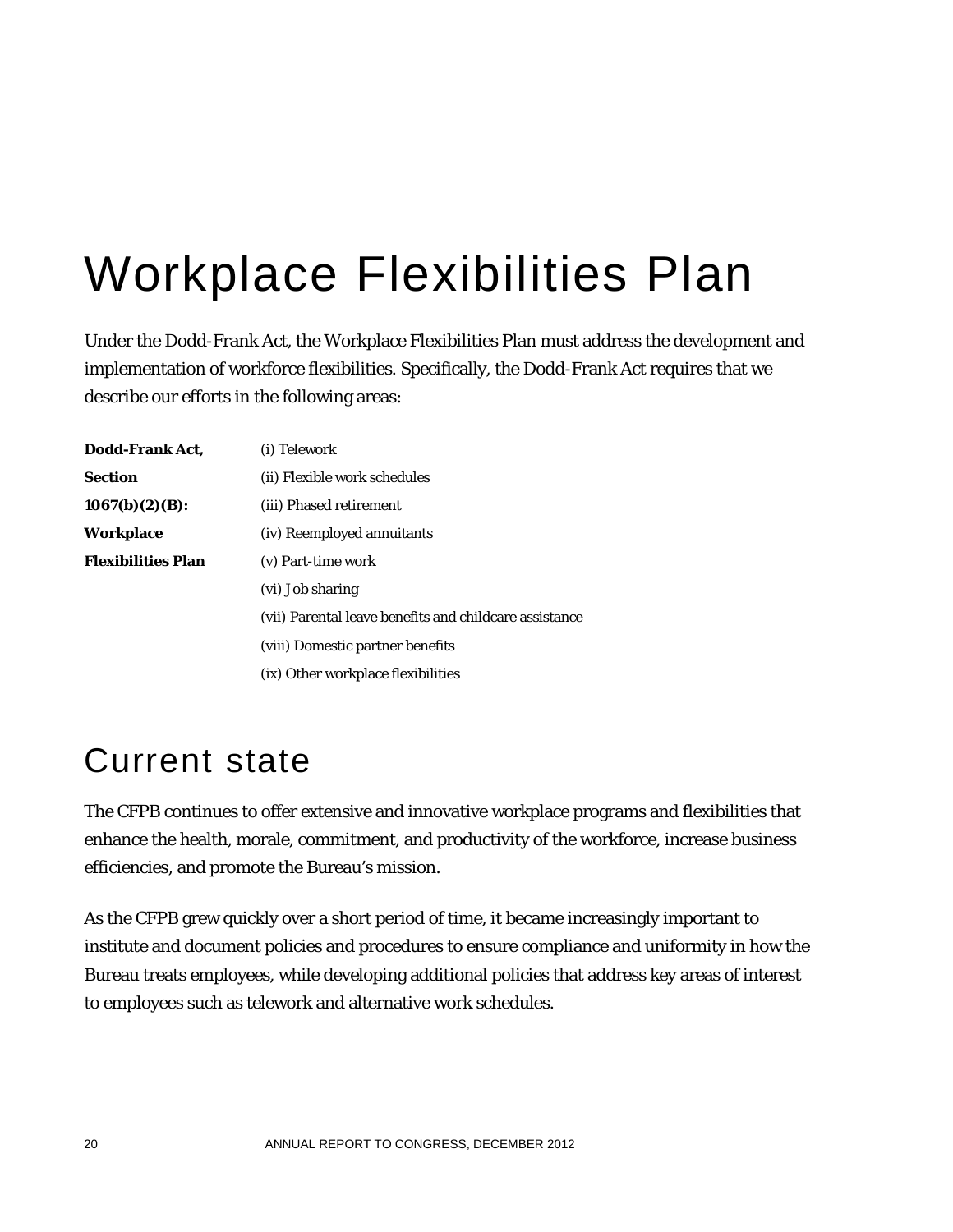The human capital policy experts ensure that our workforce programs reflect maximum use of all flexibilities available to Federal agencies with regard to a mix of appointment authorities and terms of employment. The Bureau recognizes that an integrated approach to workplace flexibility will promote employee engagement and productivity, a healthy environment and healthy workers, continuity of operations, and economic efficiencies.

## Key accomplishments

The CFPB continued to develop, implement, and revise workplace policies and programs over the past year to adhere to the Dodd-Frank Act as well as enhance the workplace for all employees.

In addition to key programs already in place by July 2011 and still in use – including, but not limited to, policies on reemployed annuitants and part-time work; domestic partner benefits for CFPB-specific vision, dental, and life insurance; a domestic partner subsidy for health benefits; short-term and long-term disability insurance; and emergency child care services - specific offerings developed and implemented over the last year include:

- Voluntary Leave Transfer Program to assist employees affected by their own or a family member's medical emergency;
- Sick Leave Policy, which includes expanded use of sick leave for the birth or adoption of a child;
- **Open Door and Administrative Grievance Policy;**
- Alternative Work Schedules Policy, which offers two different flexible work schedules to employees;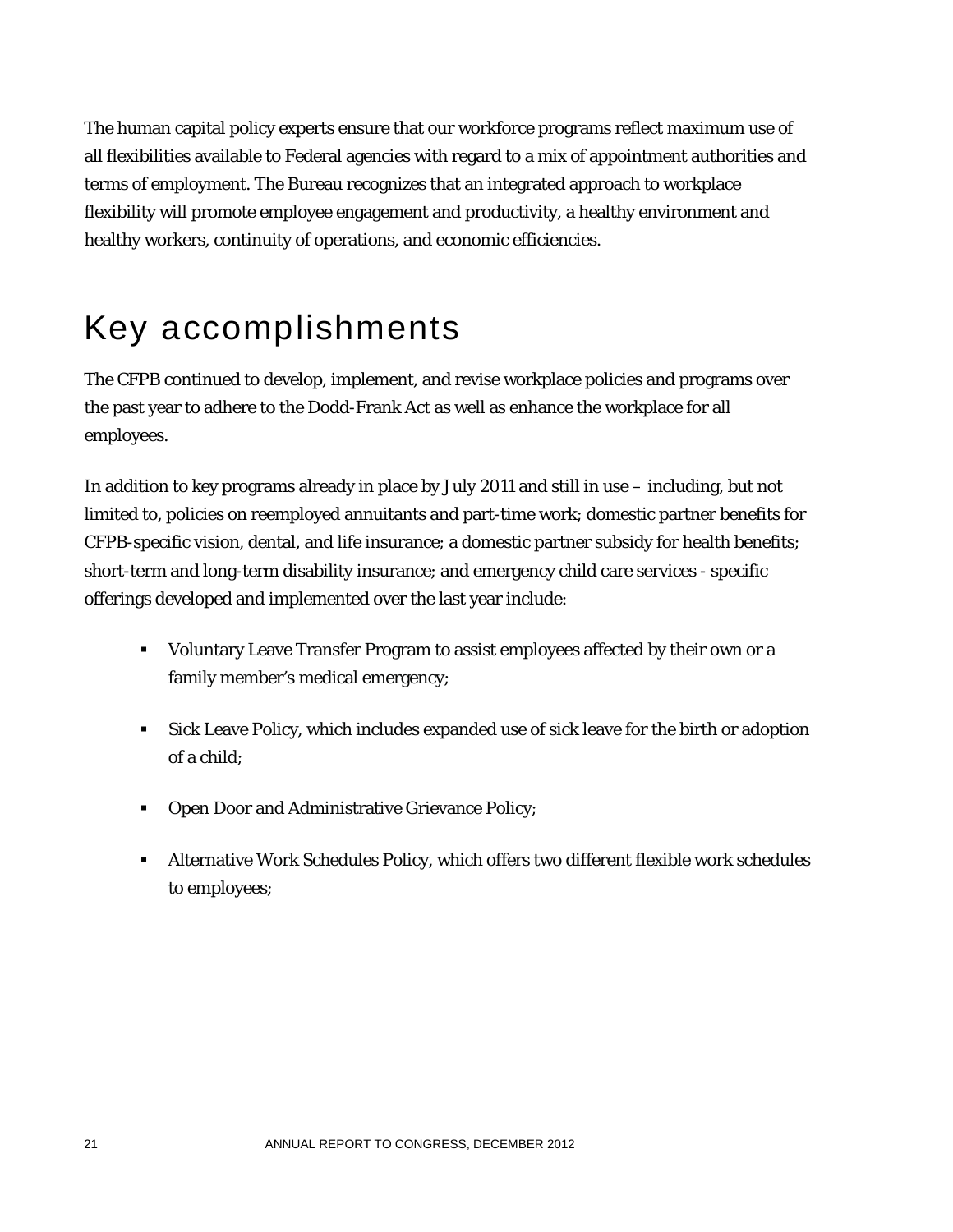- Expanded Telework Program including telework in emergency situations, which has a high rate of participation. In addition to the 29% of employees whose duty stations are their homes, another 40% have a telework agreement in place;
- Enhanced Annual Leave Policy;  $e^e$
- Onsite childcare services for headquarters employees; and
- **Lactation rooms in all Washington, DC office buildings.**

## Future action items

The CFPB is committed to providing and continuously improving workplace flexibilities in an effort to attract, engage, and retain the Bureau's workforce and enhance the workplace. OHC will collaborate with management and staff to explore additional workforce flexibilities and "best practices" in the public and private sectors. Specific efforts to enhance workplace flexibilities include the italicized items below and the corresponding activities under each item.

*Provide and manage relevant and desirable work-life flexibilities (e.g., telework, flexible work schedules, enhanced leave benefits, support for nursing mothers, and emergency dependent care services) tailored to the CFPB's mission needs* 

- Implement a nursing mothers' policy, outlining additional guidance on space and time available for lactation purposes, as well as guidance for employees in the field; and
- **Promote availability of an extensive network of in-home and center-based providers** of care for children and dependent adults.

<u>.</u>

e Effective January 13, 2013.